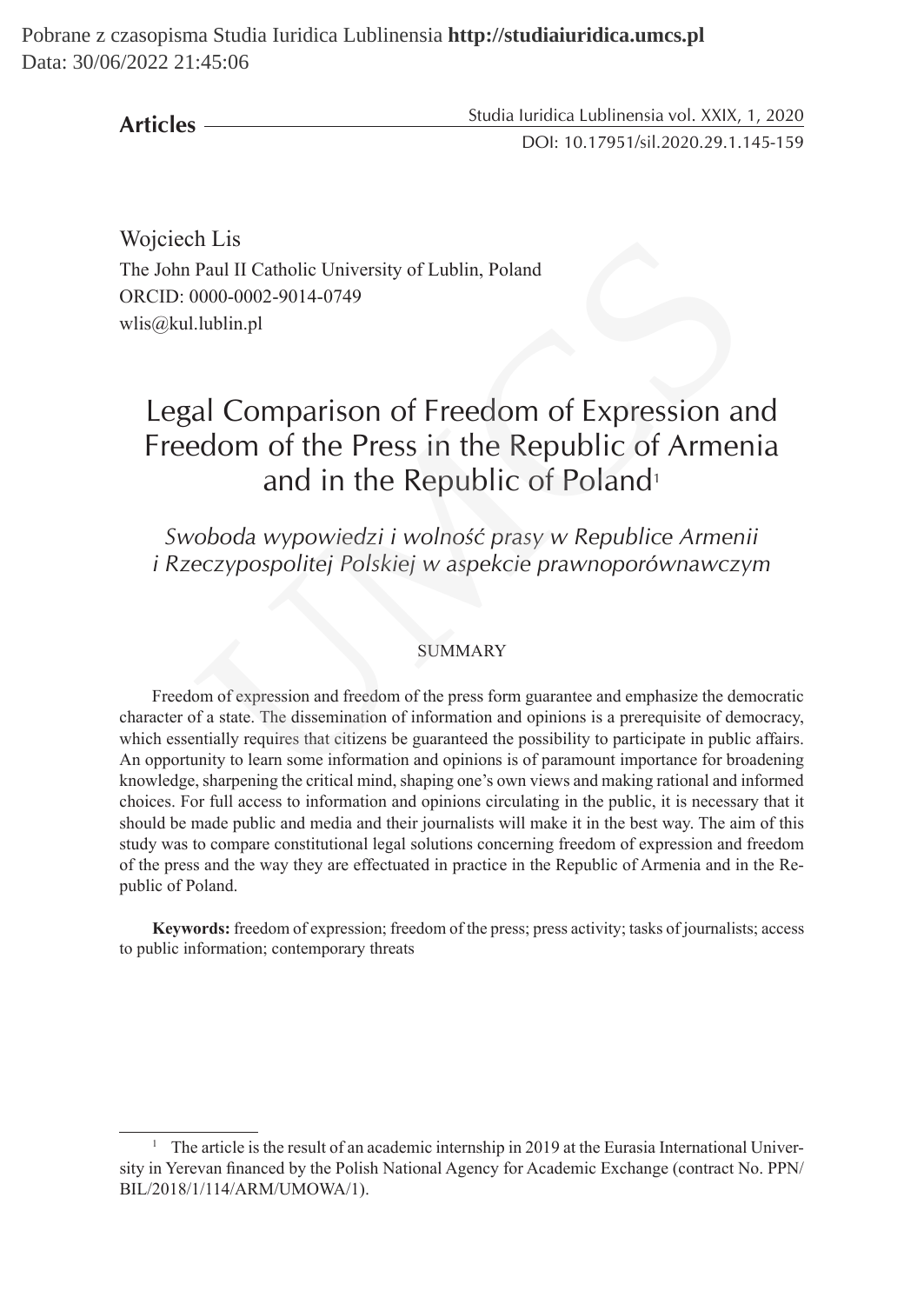146 Wojciech Lis

## INTRODUCTION

The research described in this study was carried out primarily on the basis of a diagnostic survey method using the technique of direct interview with representatives of the mass media and organizations involved in monitoring freedom of expression and press freedom in Armenia. Diversification of the research group allowed to achieve information from independent sources, allowing to present the subject of the study in a way that takes into account different opinions about it. The opinions of experts embedded in the realities of life in Armenia, with their knowledge and extensive experience in the functioning of the mass media, made it possible to present the title issue in a reliable and comprehensive manner in the context of the activities of the mass media in practice. This is of great cognitive importance, especially since the issue of freedom of expression and press freedom in Armenia is outside the mainstream scientific interest. The study also used the dogmatic method, limiting its scope to the constitutions of the countries being compared, which define the guarantees of freedom of expression and press freedom and the rules of exercising them. In both countries, constitutions are the most important normative acts. A comparative method was also used to compare the legal solutions in force in both countries and their application in practice, and to determine the understanding of freedom of expression and press freedom and their practical implications. stic survey method using the technique of direct interview with<br>so f the mass media and organizations involved in monitoring fr<br>sion and press freedom in Armenia. Diversification of the research<br>to achieve information from

## THE ESSENCE OF FREEDOM OF EXPRESSION AND FREEDOM OF THE PRESS

Freedom of expression and freedom of the press are regarded as a foundation and a guarantee of democracy. The possibility to use freedom of expression, even if the disseminated information and the expressed opinions seem controversial, is necessary for the protection of human rights and for the proper functioning of a civic society. Communication and free public debate are a guarantee of freedom and civil liberties. Freedom of expression is not only a vital right on its own, but also it is essential for empowering individuals and enabling them to protect and promote all other human rights. It is essential to the existence of civil society because it enables people to express their political opinions and engage in critical discussions. The exercise of the right to freedom of expression, however, requires an "environment [...] where all can speak freely and openly, without fear of reprisal"<sup>2</sup>.

<sup>&</sup>lt;sup>2</sup> Joint Message by the UN Secretary-General and the UNESCO Director-General for the 2013 Observance, 3 May 2013, www.un.org/sg/en/content/sg/statement/2013-05-02/joint-message-secretary-general-un-ban-ki-moon-and-ms-irina-bokova [access: 30.03.2019].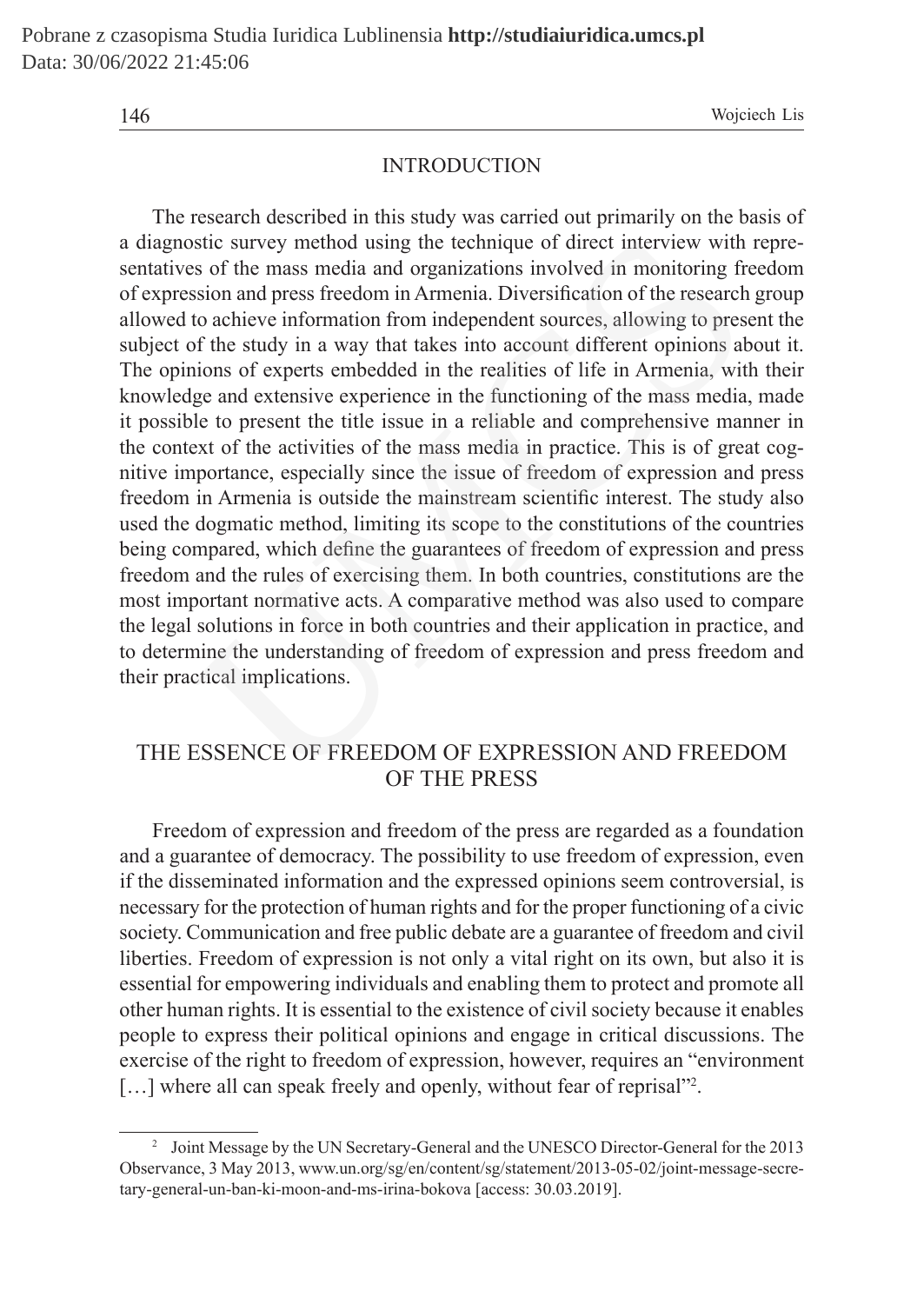A free person must be able to communicate freely and to articulate his or her opinions without any obstacles – either directly or through the press. This term comprises all technical forms of mass media and journalists creating media communication. Their role in any country, regardless of the political system, is enormous because they can promote the official point of view and justify the activities of public authorities or question them and present any abuse committed by public authorities. It is beyond doubt that a democratic state is the one which allows the functioning of various forms of control over activities of people who have power on behalf of the sovereign. The basic form of control is the activity of specialised organs of the state. However, they will not always be able to properly carry out their duties. In the case of a serious weakness of organs of the legislative, executive and judiciary branches, it is the press, referred to as the "fourth estate" that plays an enormous role in seeking the truth. The implied meaning of this term reflects a deep conviction that the press can have a real influence on making state decisions. It is because the press is a factor which controls state organs by informing the public about the activities undertaken by them. In this way, it broadens the knowledge of citizens and allows them to constantly and consciously participate in public life<sup>3</sup> . ion. Their role in any country, regardless of the political system, is<br>cause they can promote the official point of view and justify the ac<br>authrities or question then and present any abuse committed by<br>ess. It is beyond d

In a democratic society, one cannot disregard the opinions expressed by the public. The independent and impartial press guarantees citizens the option of expressing their will in the fullest way possible. In this way, it fulfils the principle of political pluralism. Thanks to the press, society gains an opportunity to influence those who have been entrusted with the care of the general good. Therefore, it is no surprise that everyone in power, regardless of ideology, tries to have an influence on the press as thanks to this they can shape social attitudes and behaviour which they need and promote their vision of public order and organization of the state. Such activities are typical of all persons in power. The aim of this study is to compare the constitutional legal solutions concerning freedom of expression and freedom of the press and the way they are realised in the Republic of Armenia and in the Republic of Poland.

# CONSTITUTIONAL GUARANTEES OF FREEDOM OF EXPRESSION AND FREEDOM OF THE PRESS IN THE REPUBLIC OF ARMENIA AND THE REPUBLIC OF POLAND

The analysis of the issue identified in the topic of the work should start with some basic information about the countries of interest. There is no doubt that the geopolitical context and the size of the country influence the way the media market is organized and the approach to freedom of expression and press freedom. The choice of the topic

<sup>&</sup>lt;sup>3</sup> W. Lis, *Wolność wypowiedzi gwarancją demokracji*, "Studium Vilnense A" 2010, t. 7, p. 31.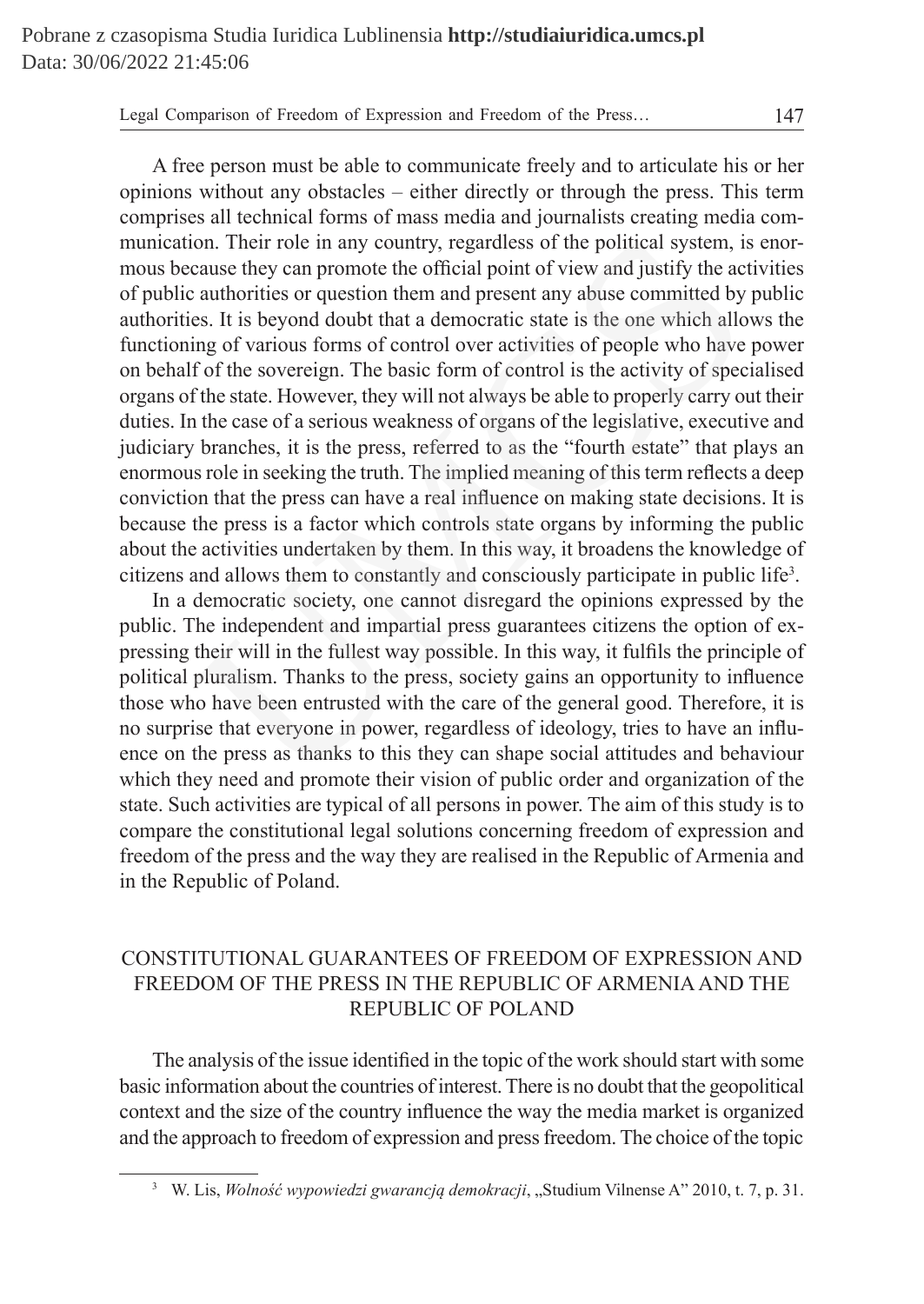of the work was influenced by the author's stay at the Eurasia International University in Yerevan, the capital of Armenia. Due to the knowledge of issues related to freedom of expression and press freedom in Poland, the author's intention was to examine the state of respect for freedom of expression and press freedom in Armenia, therefore most of the comments refer to the situation in the examined area in Armenia.

The Republic of Armenia is located in south-west Asia, it borders four countries: Georgia in the north, Azerbaijan in the east, Iran in the south and Turkey in the west. It has no access to the sea. Its largest body of water is Lake Sevan located at an altitude of 1,900 meters above sea level, of an area of about 1,260 km². Armenia has a population of about 3 million people, 98% of whom are ethnic Armenians. After the collapse of the USSR, since the moment it regained its independence on 21 September 1991, Armenia has been a democratic state, a parliamentary democracy<sup>4</sup>.

The Republic of Poland is located in the very heart of Europe (the geometrical centre of Europe lies in Poland), it borders seven countries: Russia in the northeast, Lithuania, Belarus and Ukraine in the east, Slovakia and Chech Republic in the south and Germany in the west. In the north, it is surrounded by the Baltic Sea. Its largest inland lake is Śniardwy Lake with an area of about 114 km². Poland has a population of about 39 million people, 98% of whom are ethnic Poles. Poland was the initiator and leader of system changes in Central Europe which led to the collapse of the Soviet Union. Poland is a democracy, a parliamentary republic<sup>5</sup>. espect for freedom of expression and press freedom in Armenia, the<br>he comments refer to the situation in the examined area in Armenia<br>Republic of Armenia is located in south-west Asia, it borders four cou<br>in the north, Aze

The legal system of Armenia is defined by the Constitution of the Republic of Armenia of 5 July 1995, which holds the highest position within normative acts. Freedom of expression and freedom of the press are guaranteed by Article 42, according to which: "1. Everyone shall have the right to freely express his or her opinion. This right shall include freedom to hold own opinion, as well as to seek, receive and disseminate information and ideas through any media, without the interference of state or local self-government bodies and regardless of state frontiers. 2. The freedom of the press, radio, television and other means of information shall be guaranteed. The State shall guarantee the activities of independent public television and radio offering diversity of informational, educational, cultural and entertainment programmes. 3. Freedom of expression of opinion may be restricted only by law, for the purpose of state security, protecting public order, health and morals or the honour and good reputation of others and other basic rights and freedoms thereof"6 . This means that neither freedom of expression nor freedom of the press are

<sup>4</sup> Central Intelligence Agency, *The world factbook: Armenia*, www.cia.gov/library/publications/ the-world-factbook/geos/am.html [access: 28.12.2019].

<sup>5</sup> Central Intelligence Agency, *The world factbook: Poland*, www.cia.gov/library/publications/ the-world-factbook/geos/pl.html [access: 28.12.2019].

<sup>6</sup> Constitution of the Republic of Armenia of 5 July 1995, www.parliament.am/parliament. php?id=constitution&lang=eng [access: 28.12.2019].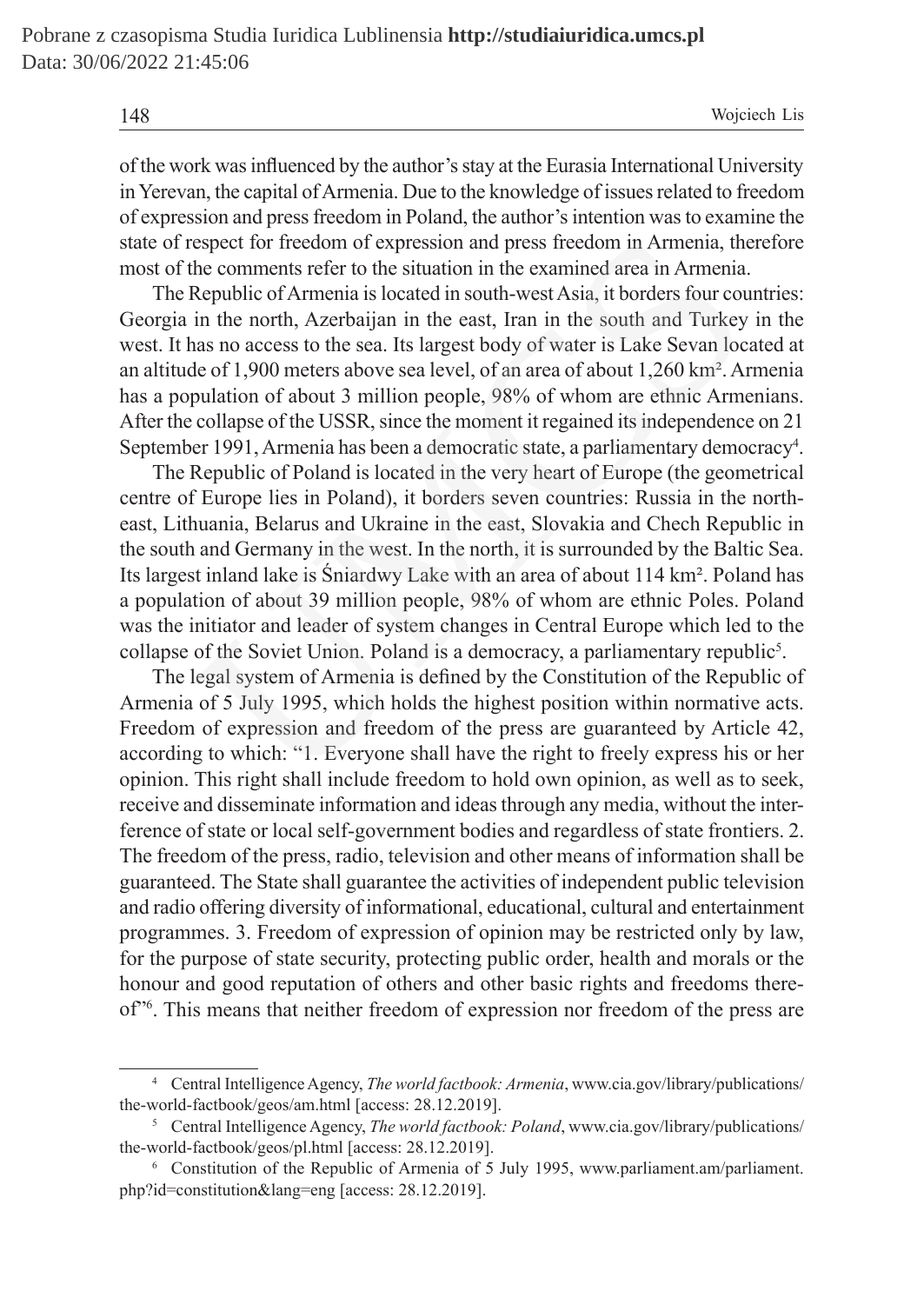absolute in character, there are restrictions as provided by the act because of their purpose, determined by the protection of public interest, on condition that they are convincingly justified. The legislator protects not only the contents of information and opinions, which should be objective, trustworthy and complete, but also the way they are disseminated, freedom to obtain and transmit them. Freedom of the press was strengthened by the guarantees of Article 51, under which: "1. Everyone shall have the right to receive information and get familiar with documents relating to the activities of state and local self-government bodies and officials. 2. The right to receive information may be restricted only by law, for the purpose of protecting public interests or the basic rights and freedoms of others. 3. The procedure for receiving information, as well as the grounds for liability of officials for concealing information or for unjustified refusal of providing information thereby shall be prescribed by law". This means that the Constitution of the Republic of Armenia satisfies the requirements of pluralism and tolerance, without which there would be no democratic society or a state of law. The accepted solutions raise no objections. With respect to normative acts, freedom of expression and freedom of the press in Armenia are guaranteed in a way adequate for democratic states. ions, which should be objective, trustworthy and complete, but a<br>v are disseminated, freedom to obtain and transmit them. Freedom<br>s strengthened by the guarantees of Article 51, under which: "1. Eve<br>the right to receive in

In Polish law, freedom of expression and freedom of the press are guaranteed by Article 54 of the Constitution of the Republic of Poland of 2 April 1997<sup>7</sup> , which is the highest law. Pursuant to this article: "1. The freedom to express opinions, to acquire and to disseminate information shall be ensured to everyone. 2. Preventive censorship of the means of social communication and the licensing of the press shall be prohibited. Statutes may require the receipt of a permit for the operation of a radio or television station". Preventive censorship means prior control of a publication done by a specialist authority, which can result in it being withheld and its dissemination banned. Whereas the licensing of the press means that the ability to publish newspapers and magazines or radio and televisions programmes is subject to prior permission of the authorized authority. These two ways of restricting freedom of expression and freedom of the press are absolutely forbidden as they violate the essence of these freedoms<sup>8</sup>. Freedom of expression remains in an obvious connection with freedom of the press, which is also mentioned in Article 14 ("The Republic of Poland shall ensure freedom of the press and other means of social communication"). Freedom of the press and other means of social communication, as mentioned here, basically emphasize a special form of freedom as defined by Article 54<sup>9</sup> . Means of social communication are treated as a tool necessary for civic discourse, an exchange of information and opinions and their dissemination and, what is more, are also a form of social control over public au-

<sup>7</sup> Journal of Laws 1997, No. 78, item 483 as amended.

<sup>8</sup> Judgement of the Constitutional Tribunal of 20 February 2007, P 1/06, LEX No. 245357.

<sup>9</sup> Judgement of the Constitutional Tribunal of 30 October 2006, P 10/06, LEX No. 210825.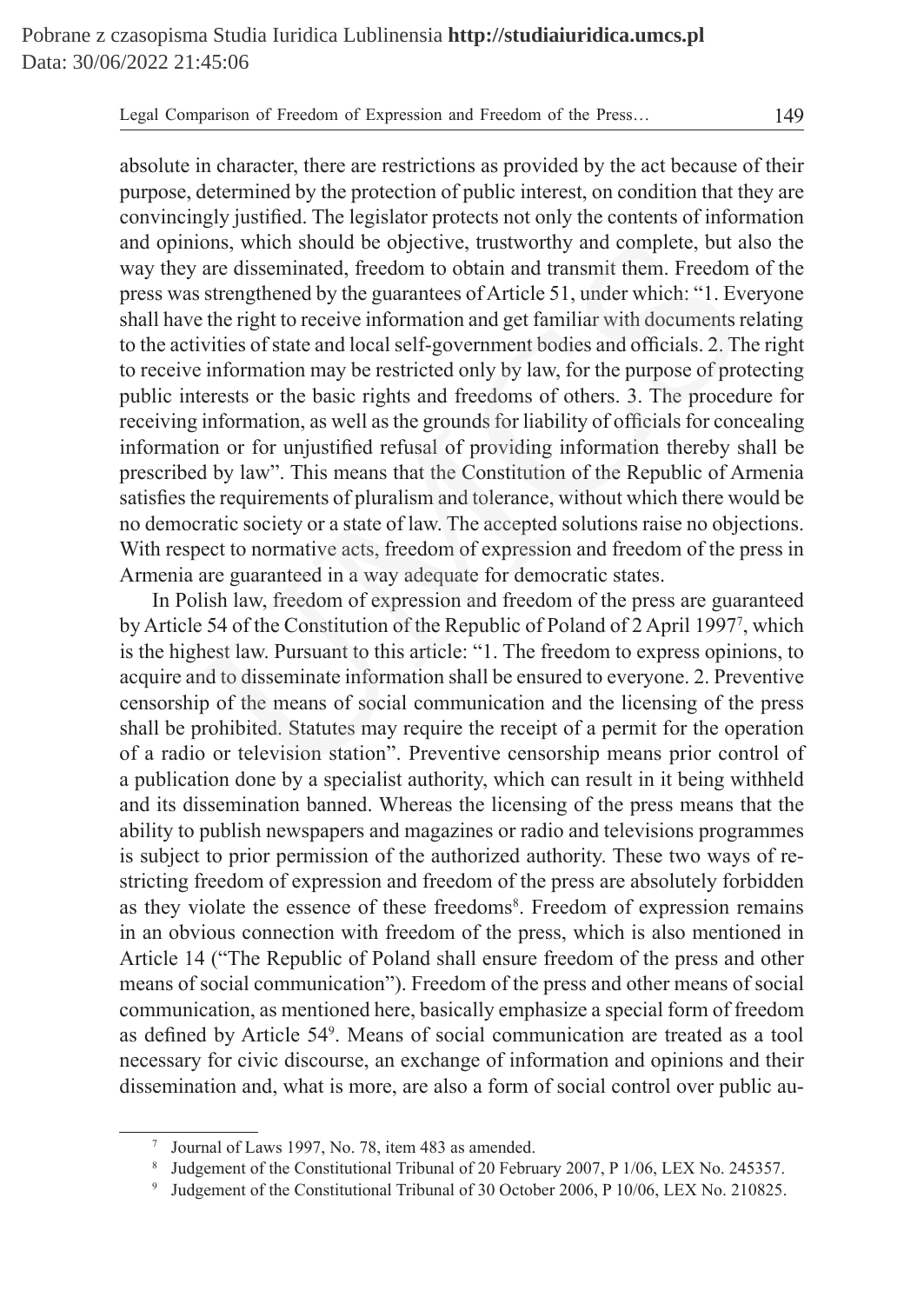thorities10. Guarantees contained in these two articles make it possible to combine individual and collective freedom of expression. Freedom of expression in the individual dimension serves the intellectual improvement of the individual, the development of his or her personality and self-fulfillment, while in the collective dimension it is a necessary requirement for the functioning of democracy because it enables public debate to take place, it allows an articulation of their needs by the sovereign and the control of persons who are in power on behalf of the sovereign<sup>11</sup>. However, it should be stressed that neither freedom of expression nor freedom of the press are absolute in character and are limited under conditions defined in Article 31 (3), under which: "Any limitation upon the exercise of constitutional freedoms and rights may be imposed only by statute, and only when necessary in a democratic state for the protection of its security or public order, or to protect the natural environment, health or public morals, or the freedoms and rights of other persons. Such limitations shall not violate the essence of freedoms and rights".

Constitutional guarantees contained in the Constitution of the Republic of Armenia and the Constitution of the Republic of Poland clearly indicate that the transfer of information and opinions is a necessary prerequisite of democracy because a real democracy requires that citizens be guaranteed a possibility to actively participate in public affairs. Such participation would be impossible if citizens had no quick access to full and reliable information concerning public affairs and opinions concerning them which are required and which should be provided to them by the press and other means of social communication<sup>12</sup>. It should be added that freedom of expression as realised by the press, constituting one of the basic pillars of civic society, one of the basic prerequisites of its advancement and the development of each individual, cannot be limited only to information and opinions which are perceived as favourable, regarded as non-offensive or neutral but it equally also refers to those which offend, outrage or introduce anxiety to the state or some part of society. These are the requirements of pluralism, tolerance, openness to other views, without which there is no true democracy<sup>13</sup>. Thanks to free press and means ment of his or her personality and self-fulfillment, while in the col<br>on it is a necessary requirement for the functioning of democracy b<br>s public debate to take place, it allows an articulation of their needs<br>on and the c

<sup>&</sup>lt;sup>10</sup> Judgement of the Constitutional Tribunal of 9 November 2010, K 13/07, LEX No. 612153.

<sup>&</sup>lt;sup>11</sup> Judgement of the Constitutional Tribunal of 11 October 2006, P 3/06, LEX No. 210809.

<sup>12</sup> W. Lis, *Wolność prasy i innych środków społecznego przekazu jako zasada ustrojowa*, "Studia Medioznawcze" 2012, nr 4, p. 19.

<sup>&</sup>lt;sup>13</sup> Judgement of the European Tribunal of Human Rights of 7 December 1976 in the case of *Handyside vs The United Kingdom*, Application No. 5493/72. The opinion that freedom of expression is the foundation of a democratic state and pluralistic society was confirmed and later consolidated in subsequent decisions developing this line of judicature of the European Court of Human Rights. See, among others, judgement of the European Tribunal of Human Rights of 8 July 1986 in the case *Lingens vs Austria*, Application No. 8815/82; judgement of the European Tribunal of Human Rights of 23 April 1992 in the case of *Castells vs Spain*, Application No. 11798/85; judgement of the European Tribunal of Human Rights of 1 July 1997 in the case *Oberschlick vs Austria*, Application No. 20834/92.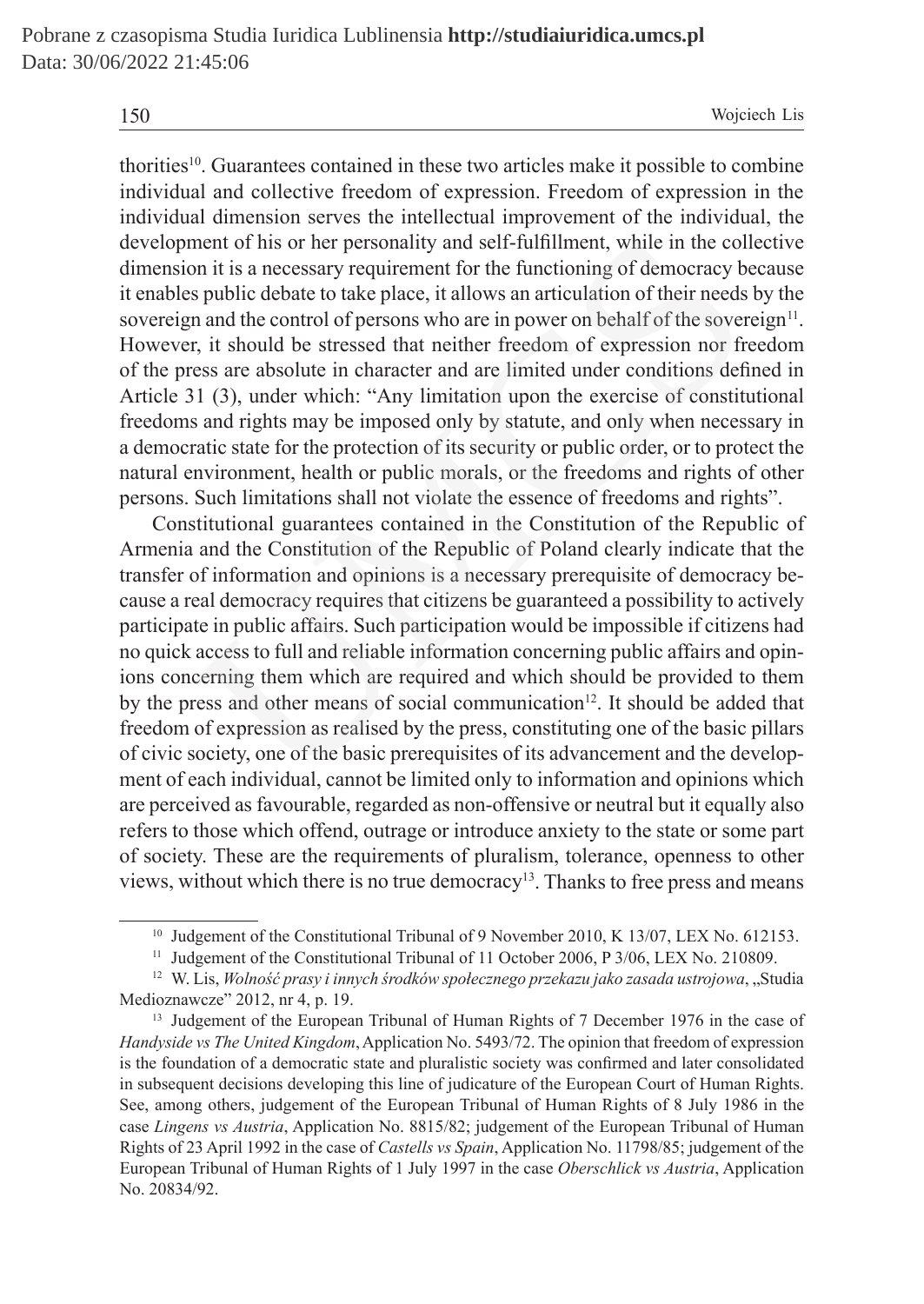of social communication we have a possibility to learn about the wide range of information and opinions which enable their recipients to fully, consciously and reliably participate in public life. Nevertheless, freedom of expression is wrongly equated with freedom of the broadly understood press. It is wrong to use these terms interchangeably because they are neither identical nor synonymous. Freedom of the press applies only to the press whereas freedom of expression applies to citizens and other entities, including the press.

Bearing this in mind, it should be noted that according to Reporters Without Borders in 2019 Armenia occupied the  $61<sup>st</sup>$  position while Poland was  $59<sup>th</sup>$  among 180 countries in the World Press Freedom Index<sup>14</sup>. This means that both countries were assessed the same with respect to observing freedom of expression and freedom of the press. Therefore, in the context of the mentioned constitutional guarantees, a question arises whether freedom of expression and freedom of the press are indeed present in the public space, particularly in journalistic activity. The answer to this question will make it possible to evaluate the functioning of the constitutional guarantees in practice. The question is of special importance for Armenia considering the changes initiated by the "velvet revolution", which took place in the first half of 2018. Spontaneous mass anti-government protests led to a change of the political system of the country and raised expectations concerning the actual and not declarative realization of the exercise of the liberties and rights of man and citizen. What adds piquancy is the fact that as a result of the "velvet revolution" the power in the country was seized by the leader of the opposition – N. Pashinyan, who is a journalist by profession. with freedom of the broadly understood press. It is wrong to use these<br>geably because they are neither identical nor synonymous. Freedom<br>plies only to the press whereas freedom of expression applies to c<br>retritties, inclu

# PRACTICAL ASPECTS OF FREEDOM OF EXPRESSION AND FREEDOM OF THE PRESS IN THE REPUBLIC OF ARMENIA AND THE REPUBLIC OF POLAND

The academic scholarship at the Eurasia International University in Erevan, the capital of Armenia, the observations I made there and the talks I held with representatives of the press and non-governmental organizations concerned with monitoring the observance of civil liberties allows me to formulate a few polemical remarks. At first sight, it seems that Armenia is free from problems from those present in Poland. The press market is varied in all respects, which reflects a variety of worldviews. Thus, the legislator must consider the existence of many differently oriented media, which ensures information pluralism. Critical views on various topics are expressed freely both in the printed press and in electronic

<sup>&</sup>lt;sup>14</sup> Reporters Without Borders, 2019 World Press Freedom Index, https://rsf.org/en/ranking# [access: 28.12.2019].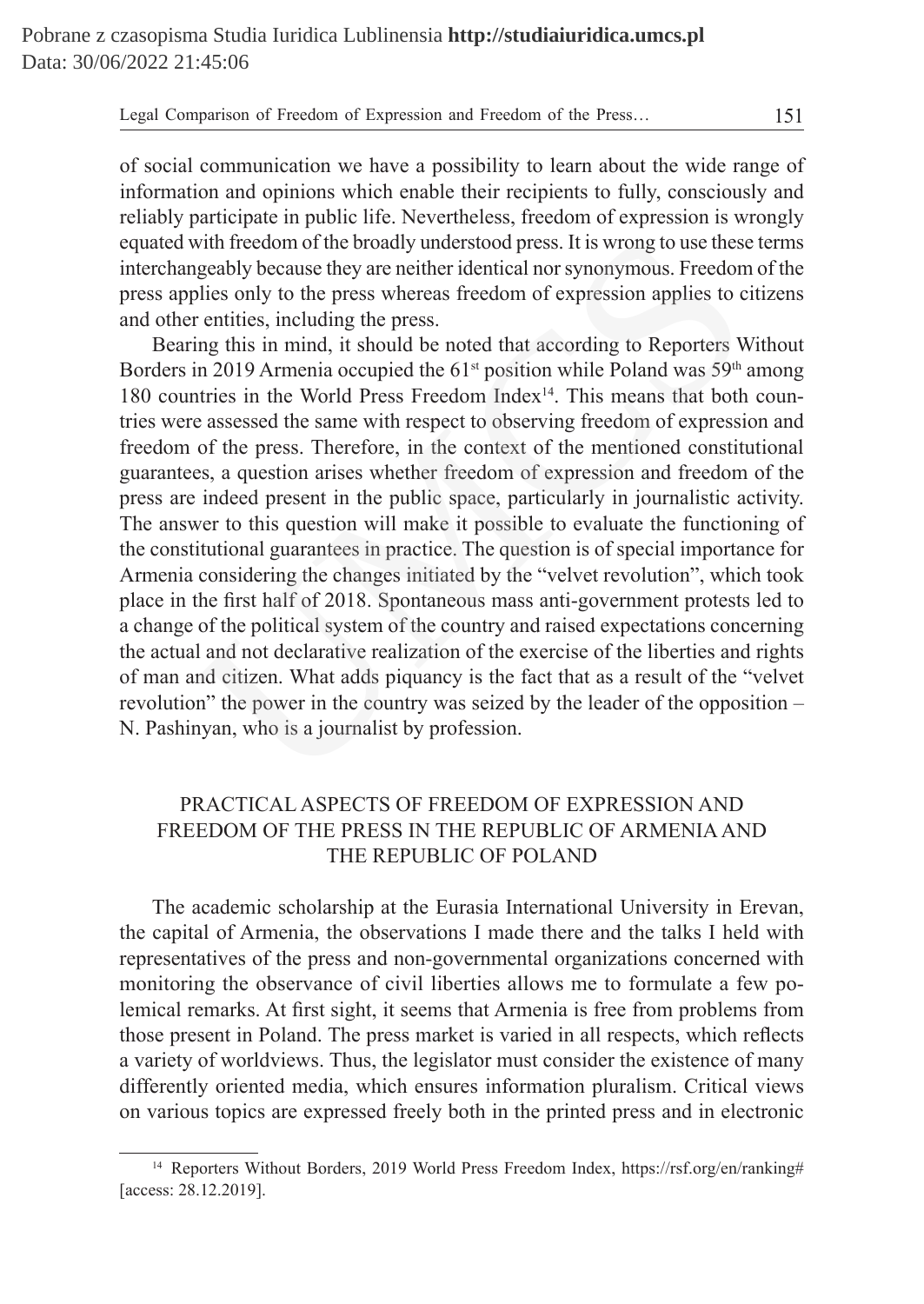media. However, there are topics which are either completely omitted in the public debate or are presented in a neutral way. It is matters regarded as "state or national interest" that are taboo. They also include Armenian-Russian relations. In the context of Armenia's economic dependence on Russia and the presence of Russian troops, which are a guarantee of Armenia's security, Armenian-Russian relations are mentioned, simplified or presented in such a way that, on the one hand, they do not create the impression that Russian policies determine or at least influence Armenian matters and, on the other one, do not openly oppose Russian policies. This is the result of the complicated geopolitical situation of Armenia, which is surrounded on three sides by Muslim countries; with two of them – Turkey and Azerbaijan – it practically has no diplomatic relations, whereas it competes with Christian Georgia (in conflict with Russia over the occupation of the north-west part of its territory) for domination in the region. Within such a regional array it comes as no surprise that Armenia seeks its security with Russia, whose military presence keeps the neighbours at bay and ensures relative peace and order basically in the whole Caucasus region. of Armenia's economic dependence on Russia and the presence of R<br>which are a guarantee of Armenia's security, Armenian-Russian re<br>ioned, simplified or presented in such a way that, on the one hand<br>reate the impression that

What remains a serious challenge is the issue of access to public information. Despite the fact that guarantees of access to public information are basically identical to the solutions operating in Poland, the practice is diametrically different. Both citizens and journalists encounter many problems and difficulties obtaining this sort of information. One of the main reason for this state of affairs is the fact that officials employed by authorities and institutions obliged to provide information do not provide it because they do not know law, they lack the awareness of the obligation they have to provide the information and to serve an ancillary and not the dominating role in society. It is commonly demanded that the purpose of the requested information be given, while formally the legislator has not predicted such an obligation, quite the opposite, it bans the request for the purpose of the requested information<sup>15</sup>. A refusal to provide information without any justification or providing incomplete information whose usefulness is scarce is not an exception. When a request for information is made electronically, the information is not given at all because such applications are regarded as unsigned and as a result they are ignored<sup>16</sup>, which I experienced personally. Moreover, authorities and institutions refuse to provide information of a sensitive character, justifying the refusal by saying that it contains some unspecified secrets, not giving any details about the type of secrets. As a rule, information is given late (which is of special importance

<sup>&</sup>lt;sup>15</sup> Information from the annual report of the Human Rights Defender (Ombudsman) of the Republic of Armenia for 2018 provided by the Office of the Human Rights Defender (Ombudsman) of the Republic of Armenia on 24 June 2019 (in the author's possession).

<sup>16</sup> G. Balasanyan, *Freedom of Information and Media Law in Armenia 2016*, https://hetq.am/ en/article/79755 [access: 28.12.2019].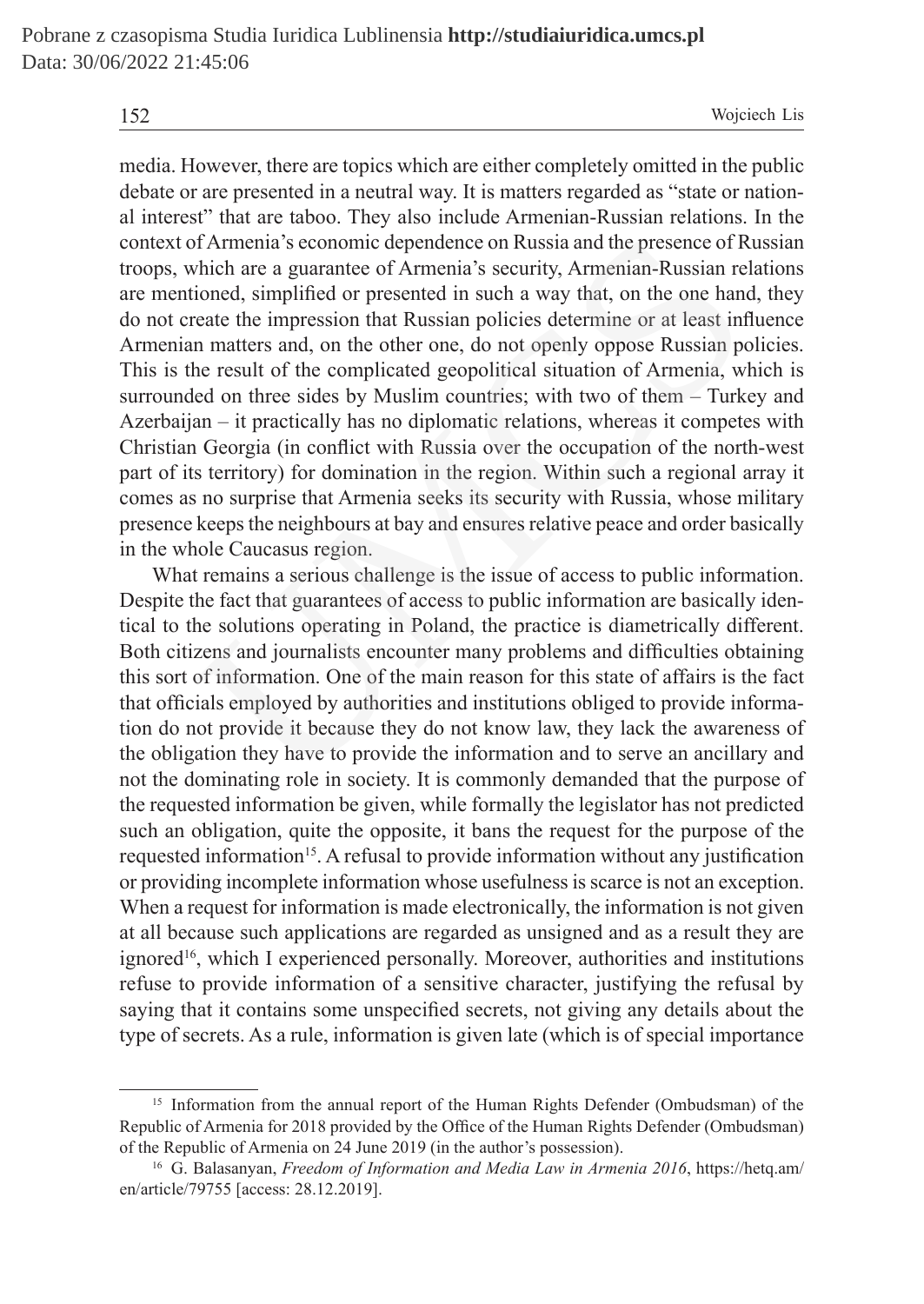because of the time which influences its up-to-date nature) or the information which is given helps to create a positive image of the authorities or institutions providing it. Evading the release of public information or filtering it is a form of censorship. Consequently, access to public information is formal, which in the context of the purposes and functions of the press is a serious problem. In the meantime, the right of access to public information gains legal importance substantively because in journalistic activity facts and information are the most important, as is the model of reality created with their help. Lack of information or obtaining incomplete or specially prepared information limits the society's right to be informed and creates a false image of reality. This, in turn, undermines trust in the press and creates the foundations for all sorts of conspiracy theories. Because it is beyond any doubt that avoidance of the realization of the information obligation gives rise to speculations that authorities and institutions which carry out public tasks are not sincere with their intentions, are not driven by the public good but only try to leave some facts unsaid or simply hidden from the public, especially those which are perceived as unpopular and which can face strong opposition of the general public or which can just be the cause of general dissatisfaction, which usually finds a vent in street riots. ently, access to public information is formal, which in the context<br>and functions of the press is a serious problem. In the meantime, th<br>to public information gains legal importance substantively because<br>tric activity fact

A serious problem which does limit freedom of expression and freedom of the press is a very small advertising market, which in consequence leads to competition for advertisers and subsequently to attempts to keep the advertisers at any costs, including for the price of the truth in press coverage. Asmall advertising market means that the media present the opinions of those, who by placing their advertisements in them, provide them with funds necessary for their survival and some form of functioning. This, in turn, makes the media dependent on the advertisers and leads to a situation in which the media become the mouthpiece for those who provide them with the means of survival and functioning, which translates to far-reaching compromises, very often at the expense of the truthfulness of information or leaving things unsaid which, if revealed, could threaten those on whom the media depend.

In Poland, where the advertising market is very big, the media do not have to seek advertisers or to base the type or form of providing information and opinions on them. It should be also mentioned here conscious and demanding recipients, who have the possibility to verify the information easily in other sources and to abandon publishers who act as instructed by advertisers. In Armenia, where money from advertising comes from the Russian capital, the source of the dependence is obvious. Financial dependence on advertisers leads to paradoxical situations when the same media during one year present extreme ideologies, completely opposing points of view and assessments of situation. The financial dependence does not allow the press to play a pluralistic role within the space of public dialogue and subjects them to the requirements of free-market of interests. What should be added here are business circles which can afford advertising, very strongly connected with people who are in power. Ultimately, the alliance of business and politics is reflected in the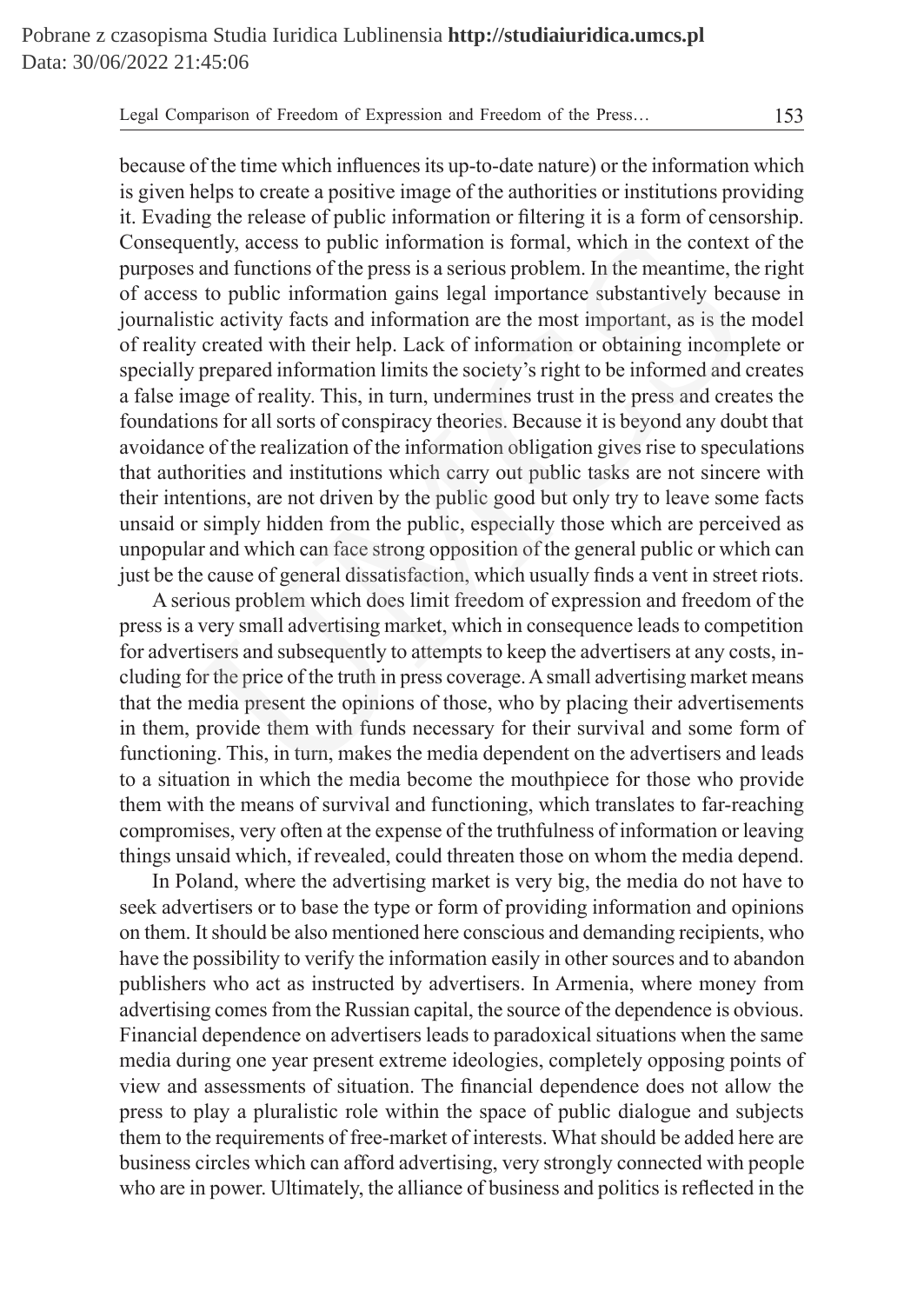contents of media coverage<sup>17</sup>. Consequently, the coverage in media which reaches the recipients is not objective. Financial dependency has led to the polarization of the programme lines of media, which by publishing materials concerning various aspects of public life, more often than not openly favour programmes presented by particular political parties. In short, the editorial policies of the main media agree with the interest of those who are responsible for their survival and functioning. Thanks to this, the origins of funds of particular media are known together with whose interests they represent. This dependence is deepened by the tendency for the media to be taken over by oligarchs in order to influence the general public in the desired way<sup>18</sup>. In this situation, it is not surprising that journalists comply with intra-editorial censorship determined by the views of the owner or advertiser<sup>19</sup>. This leads to the monopolization of the media, which is a threat to informational pluralism and therefore leads to the limitation of variety and the lowering of the quality of offered programmes.

In this context, there also appears the problem of subordinating journalists by the form of employment. It is connected also with the issue of the independence and trustworthiness of journalists. In Armenia, they are frequently employed fulltime without a contract of employment, which makes them completely dependent on the will of their editors and owners of the media20. In Poland, there are no major problems with the employment of journalists, which does not mean that they are not present at all. This leads to self-censorship of controversial issues and consequently to the narrowing of space for issues concerning worldviews. When journalists are dependent on those who decide what is to be the subject of their interest and how they are to present it to the general public, it is difficult to talk about reliable information ensuring openness of public life and exercising social control or journalists fulfilling tasks resulting from the aforesaid. For financial reasons journalists "agree" to act in the capacity imposed on them by those who decide about the quality and standard of their life and their close ones. Eventually, journalism is an occupation which is to provide means of support to the journalist and their family. But this must not mean total submissiveness, journalists must be aware that political processes and people in power change, disappear in the next elections and they, journalists, remain in the public sphere. The prerequisite for an effective and useful activity is credibility which they work for all their life with their If public life, more often than not openly favour programmes preser<br>r political parties. In short, the editorial policies of the main media<br>interest of those who are responsible for their survival and functio<br>therests the

<sup>&</sup>lt;sup>17</sup> Information obtained on 5 March 2019 during an interview with B. Navasardyan, President of Yerevan Press Club.

<sup>&</sup>lt;sup>18</sup> Information obtained on 12 March 2019 during an interview with S. Doydoyan, Director of Freedom of Information Center of Armenia.

<sup>&</sup>lt;sup>19</sup> Information obtained on 1 March 2019 during an interview with A. Ishkhanyan, Chairman of Helsinki Committee of Armenia.

<sup>&</sup>lt;sup>20</sup> Information obtained on 5 March 2019 during an interview with B. Navasardyan, President of Yerevan Press Club.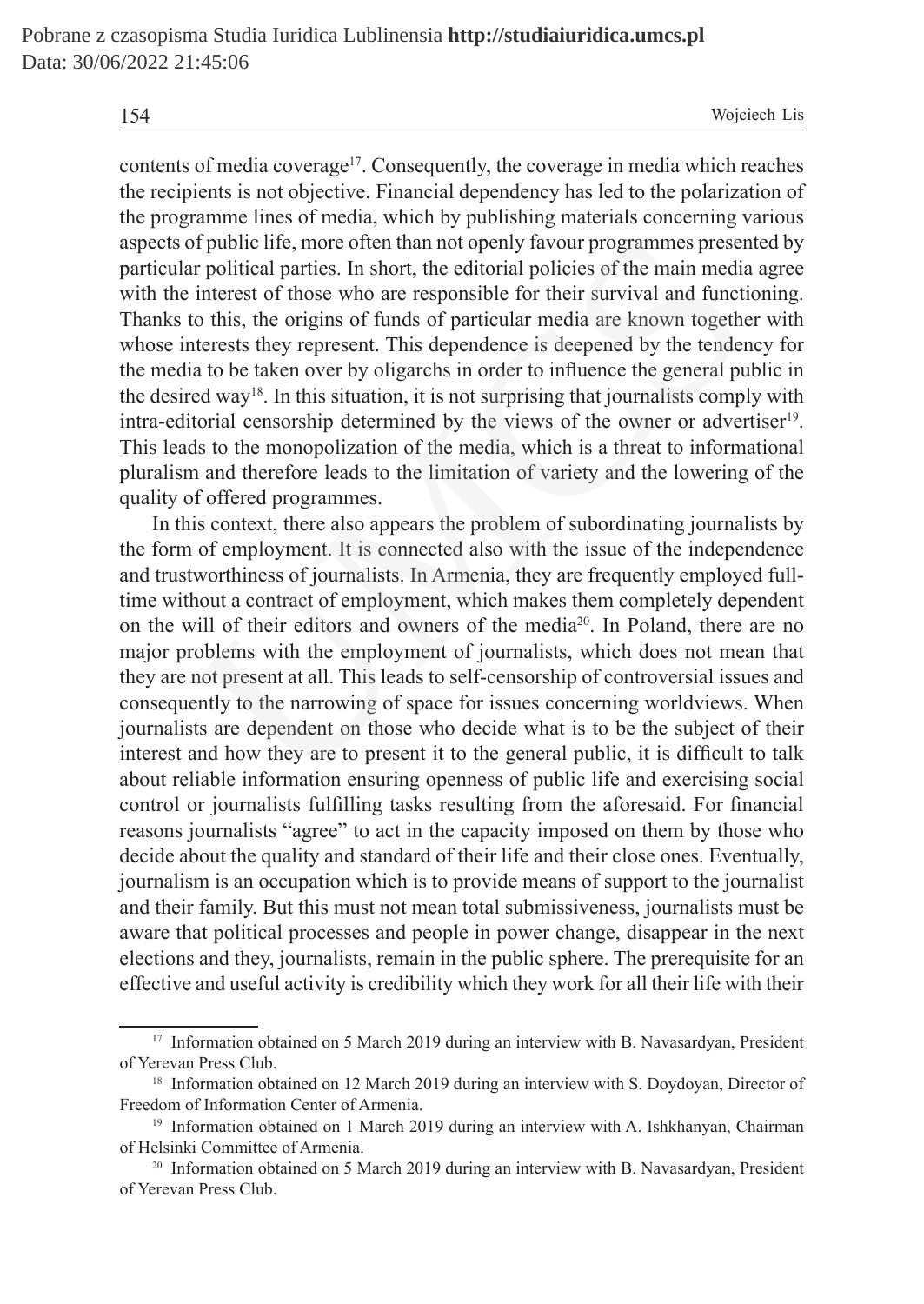choices, attitudes, behaviour. In the world of mutual dependencies and connections, in which the boundaries of decency disappear, there is a blurring of values which so far have defined the standards of honest behaviour and a sense of responsibility for the contents of press material, it is not difficult to lose credibility. However, reputation and credibility which have been lost cannot be recovered. Therefore, if a journalist wants to be important, wants to remain faithful to the ideals of ethical journalism, these values must be preserved by them<sup>21</sup>. Of course, it is not easy and demands that very often choices must be made with dramatic consequences, but which are still necessary.

There is a close connection between economic dependence and the presence of Russian or Russian-speaking media on the Armenian market. Despite the fact that in a democratic society a variety of worldviews together with information pluralism connected with it is not unusual, because of the historical, political and economic contexts the presence of Russian or Russian-speaking media on the Armenian market is of special importance. The existence of the media makes it possible for their decision-makers to influence the way of perceiving and consequently of presenting reality from the angle of Russian interests. Such a state of affairs is also made easier by ignorance of foreign languages (only Russian, if any) by a large group of Armenian journalists and lack of own foreign correspondents, which consequently means using information gathered and adequately processed by Russian correspondents. Therefore, it comes as no surprise that any knowledge of the world is gained through its vision presented by Russians. This, in turn, influences the perception and assessment of the presented information and opinions. Thanks to this they can be adequately modified. Russian or Russian-speaking media, by transferring patterns and ways of thinking typical of Russians influence the Armenian public opinion and the way they perceive the world. Dependence on information not only limits journalists but also closes the whole nation in an "information cage". There is no doubt that Russia, by financing Russian and Russian-speaking media, is driven by its desire to achieve the goals of its own policy and not the Armenian ones, which is of course fully understandable, and therefore it needs that the general public be  $disinformed<sup>22</sup>$ . ontents of press material, it is not difficult to lose credibility. Ho<br>m and credibility which have been lost cannot be recovered. There<br>ist wants to be important, wants to remain faithful to the ideals of<br>m, these values

The source of many problems both in Armenia and in Poland is lack of a legal definition of the press. Such a situation not infrequently causes problems connected with the impossibility of holding journalist responsible because if it is not known what the press is, it is also unknown who to hold responsible. This is of significant importance, especially because journalists cannot or do not want to define the lim-

<sup>&</sup>lt;sup>21</sup> Information obtained on 20 March 2019 during an interview with M. Movsisyan, President of A1+ TV Company.

<sup>&</sup>lt;sup>22</sup> Information obtained on 20 March 2019 during an interview with M. Movsisyan, President of A1+ TV Company.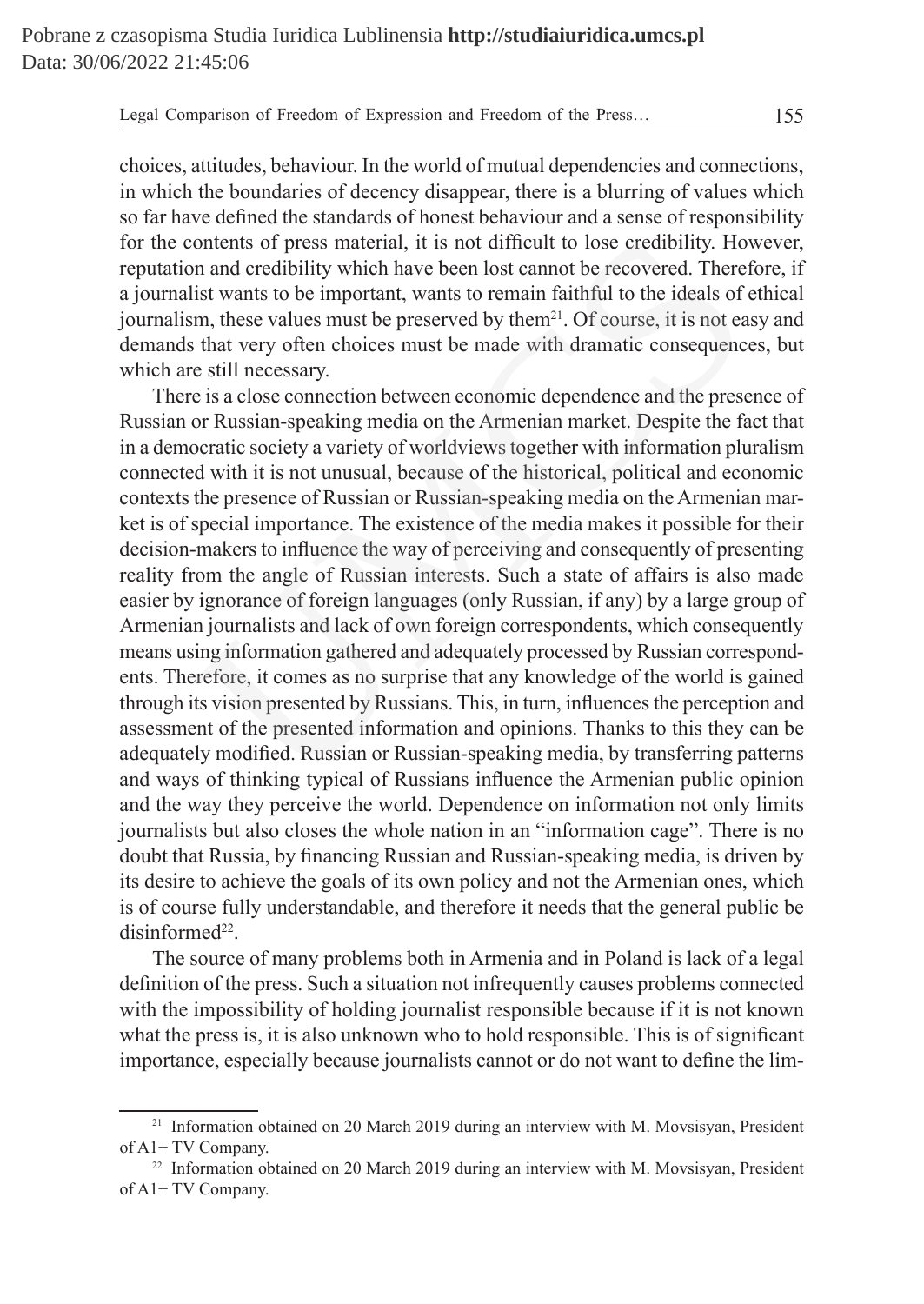its of freedom of expression, frequently crossing these limits, violating personal goods of those who are in the centre of their attention or use hate speech against those who think differently. An attempt to defend against journalists' attacks is reduced to activities aiming at reducing freedom of speech and freedom of the press. Therefore, public prosecutors and courts address this issue very carefully, not wanting to endanger either side, not wanting to become a censor of freedom of expression and freedom of the press<sup>23</sup>. This, in turn, leads to a brutalization of language, customs, public life and also to the overwhelming feeling of being powerless against journalists. Hate speech, particularly against public persons, spreading untrue information undermining the authority of people in power, antagonization of society, public defamation or interfering with the private sphere are all common practice. Journalists cannot and do not want to draw the boundary between the public and private spheres. Despite their knowledge of ethical principles concerning the functioning of the press, in reality journalists do not observe them. At the same time, journalists use freedom of expression under the same conditions as all the other citizens, they do not have any privileges with respect to this<sup>24</sup>. They regularly ignore their legal obligations, which is the result of the opinion that journalists can do more and regulations concerning others will not be applied to them restrictively. There is some misconception that journalists, because of their occupation and of the means they use in their activity, can do everything, because this is how they perceive the role of a journalist. Very few journalists have a sense of responsibility for their own actions<sup>25</sup>. For many of them, being a journalist, seeking, processing and disseminating information and opinions is their goal itself, the goal that justifies the means with which it is fulfilled. The only form of responsibility for journalists is the responsibility before the general public, who by reaching for a given source of information either grant or refuse their vote of confidence for journalists<sup>26</sup>. to activities aiming at reducing freedom of speech and freedom<br>nerefore, public prosecutors and courts address this issue very car<br>ing to endanger either side, not wanting to become a censor of fr<br>sission and freedom of th

According to the Human Rights Defender (Ombudsman) of the Republic of Armenia in 2018, there was a considerable increase in hate speech. What is particularly alarming is the tendency to use humiliating treatment, spread hate and, in individual cases, even to arouse hatred towards particular persons, to divide society into various groups and to set them against one another. One of the causes of this state of affairs is ignorance of the boundary between freedom of expression and

<sup>&</sup>lt;sup>23</sup> Information obtained on 5 March 2019 during an interview with B. Navasardyan, President of Yerevan Press Club.

<sup>&</sup>lt;sup>24</sup> Information obtained on 12 March 2019 during an interview with S. Doydoyan, Director of Freedom of Information Center of Armenia.

<sup>&</sup>lt;sup>25</sup> Information obtained on 1 March 2019 during an interview with A. Ishkhanyan, Chairman of Helsinki Committee of Armenia.

<sup>&</sup>lt;sup>26</sup> Information from the Annual Report of the Human Rights Defender (Ombudsman) of the Republic of Armenia for 2018, made available with the Office of the Human Rights Defender (Ombudsman) of the Republic of Armenia of 24 June 2019 (in the author's possession).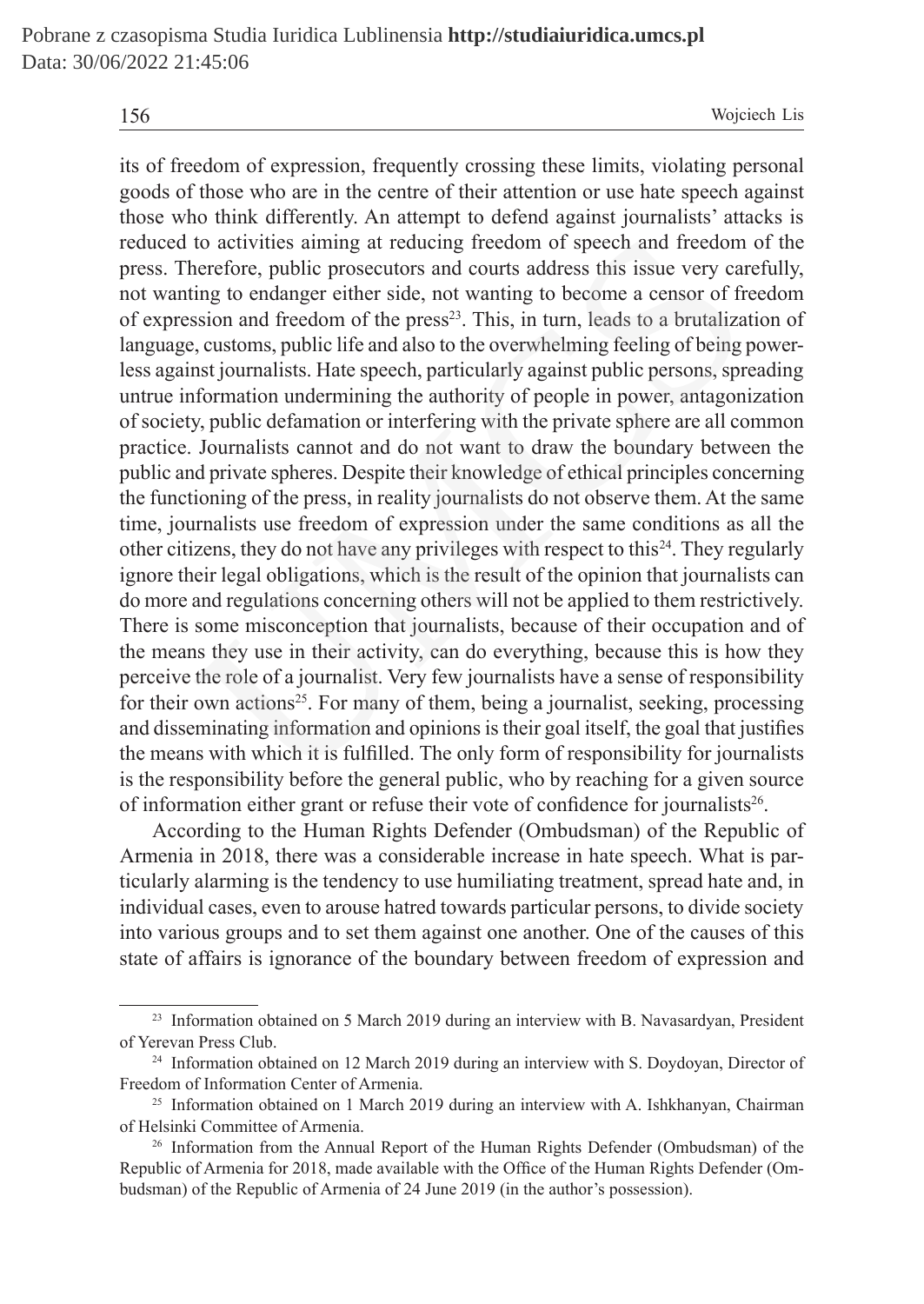hate speech, which makes it difficult to prevent hate speech<sup>27</sup>. What is particularly alarming is that there are attempts aimed at polarizing society into hostile groups and inciting them towards confrontation. In this context, we should note that the dissemination of information from unverified sources goes against the requirements of "responsible journalism" and "honest commentary". Because of the obligations and responsibilities connected with the use of freedom of expression, the protection offered to journalists in connection with presenting matters concerning the best interest of the public depends on acting in good faith to ensure precise and reliable information in accordance with journalistic ethics<sup>28</sup>. The press is obliged to use reliable sources because, firstly, it is a priority of the press to disseminate true information; secondly, the press is responsible for information from unknown sources, particularly if the presented contents contain hate speech.

## **CONCLUSIONS**

Constitutional guarantees set standards for freedom of expression and freedom of the press and reflect social expectations concerning the contents provided by them. Although freedom of expression and freedom of the press are obvious, sometimes they have difficulty reaching social consciousness and do not immediately find practical applications. The exercise of freedom of expression and freedom of the press in Armenia makes us aware of the scale of problems and threats connected with that. Some of them, like the journalists' conviction of their exceptional nature and the expectation of special treatment, or the alliance of business and politics, are typical of all democratic countries. Others are determined by the geopolitical situation, which is particularly visible in the case of Armenia, a country with a rich, centuries-old history and culture, with painful experiences, condemned to necessary cooperation with Russia, which pursues its own goals in the Caucasus. Various interest groups competing for power, with not always clear sources of funding which control the media market and the dependence on advertisers predetermines not only the choice of subjects but also the way they are presented. This is all reflected in the quality of press publications and consequently influences the public opinion, influencing the decisions that are made, determining attitudes and behaviour as well as the way the world is perceived. ation of information from unverified sources goes against the requirensible journalism" and "honest commentary". Because of the obligensibilities connected with the use of freedom of expression, the prest to journalists in

<sup>&</sup>lt;sup>27</sup> Information obtained on 22 March 2019 during an interview with M. Khachatryan, Head of International Cooperation Department of Human Rights Defender's Office of the Republic of Armenia.

<sup>28</sup> Judgement of the European Tribunal of Human Rights of 20 May 1999 in the case *Bladet Tromsø and Stensaas vs Norway*, Application No. 21980/93.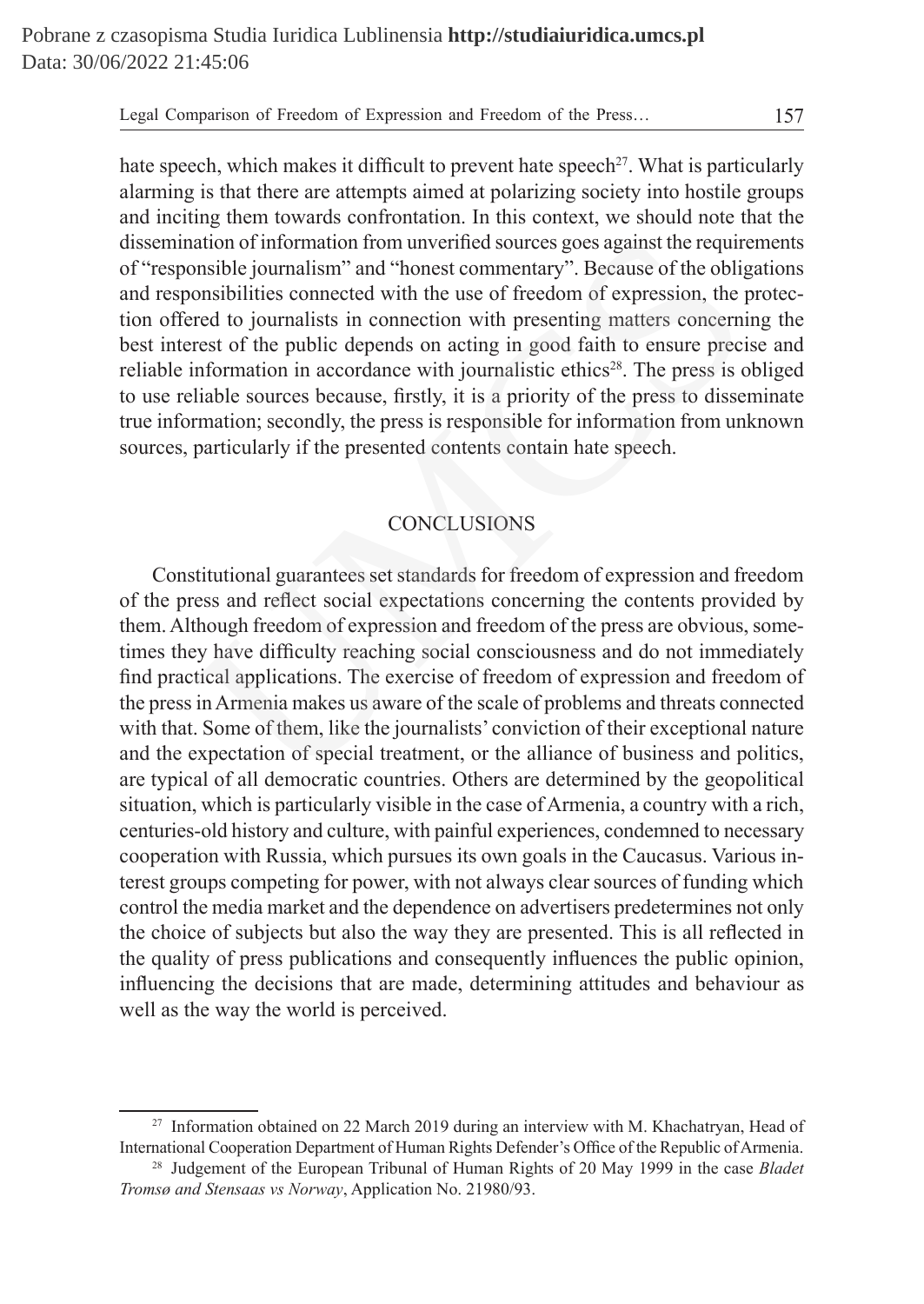#### **REFERENCES**

#### **Literature**

- Balasanyan G., *Freedom of Information and Media Law in Armenia 2016*, https://hetq.am/en/article/79755 [access: 28.12.2019].
- Central Intelligence Agency, *The world factbook: Armenia*, www.cia.gov/library/publications/theworld-factbook/geos/am.html [access: 28.12.2019].
- Central Intelligence Agency, *The world factbook: Poland*, www.cia.gov/library/publications/theworld-factbook/geos/pl.html [access: 28.12.2019].
- Joint Message by the UN Secretary-General and the UNESCO Director-General for the 2013 Observance, 3 May 2013, www.un.org/sg/en/content/sg/statement/2013-05-02/joint-message-secretarygeneral-un-ban-ki-moon-and-ms-irina-bokova [access: 30.03.2019]. n G., *Freedom of Information and Media Law in Armenia 2016*, https://hetq.am<br>
1755 [access: 28.12.2019].<br>
telligence Agency, *The world factbook: Armenia*, www.cia.gov/library/publicati-<br>
factbook/geos/am.html [access: 28
- Lis W., *Wolność prasy i innych środków społecznego przekazu jako zasada ustrojowa*, "Studia Medioznawcze" 2012, nr 4.
- Lis W., *Wolność wypowiedzi gwarancją demokracji*, "Studium Vilnense A" 2010, t. 7.
- Reporters Without Borders, 2019 World Press Freedom Index, https://rsf.org/en/ranking# [access: 28.12.2019].

## **Legal acts**

- Constitution of the Republic of Armenia of 5 July 1995, www.parliament.am/parliament.php?id= constitution&lang=eng [access: 28.12.2019].
- Constitution of the Republic of Poland of 2 April 1997 (Journal of Laws 1997, No. 78, item 483 as amended).

## **Case law**

- Judgement of the Constitutional Tribunal of 11 October 2006, P 3/06, LEX No. 210809.
- Judgement of the Constitutional Tribunal of 30 October 2006, P 10/06, LEX No. 210825.
- Judgement of the Constitutional Tribunal of 20 February 2007, P 1/06, LEX No. 245357.
- Judgement of the Constitutional Tribunal of 9 November 2010, K 13/07, LEX No. 612153.
- Judgement of the European Tribunal of Human Rights of 7 December 1976 in the case of *Handyside vs The United Kingdom*, Application No. 5493/72.
- Judgement of the European Tribunal of Human Rights of 8 July 1986 in the case *Lingens vs Austria*, Application No. 8815/82.
- Judgement of the European Tribunal of Human Rights of 23 April 1992 in the case of *Castells vs Spain*, Application No. 11798/85.
- Judgement of the European Tribunal of Human Rights of 1 July 1997 in the case *Oberschlick vs Austria*, Application No. 20834/92.
- Judgement of the European Tribunal of Human Rights of 20 May 1999 in the case *Bladet Tromsø and Stensaas vs Norway*, Application No. 21980/93.